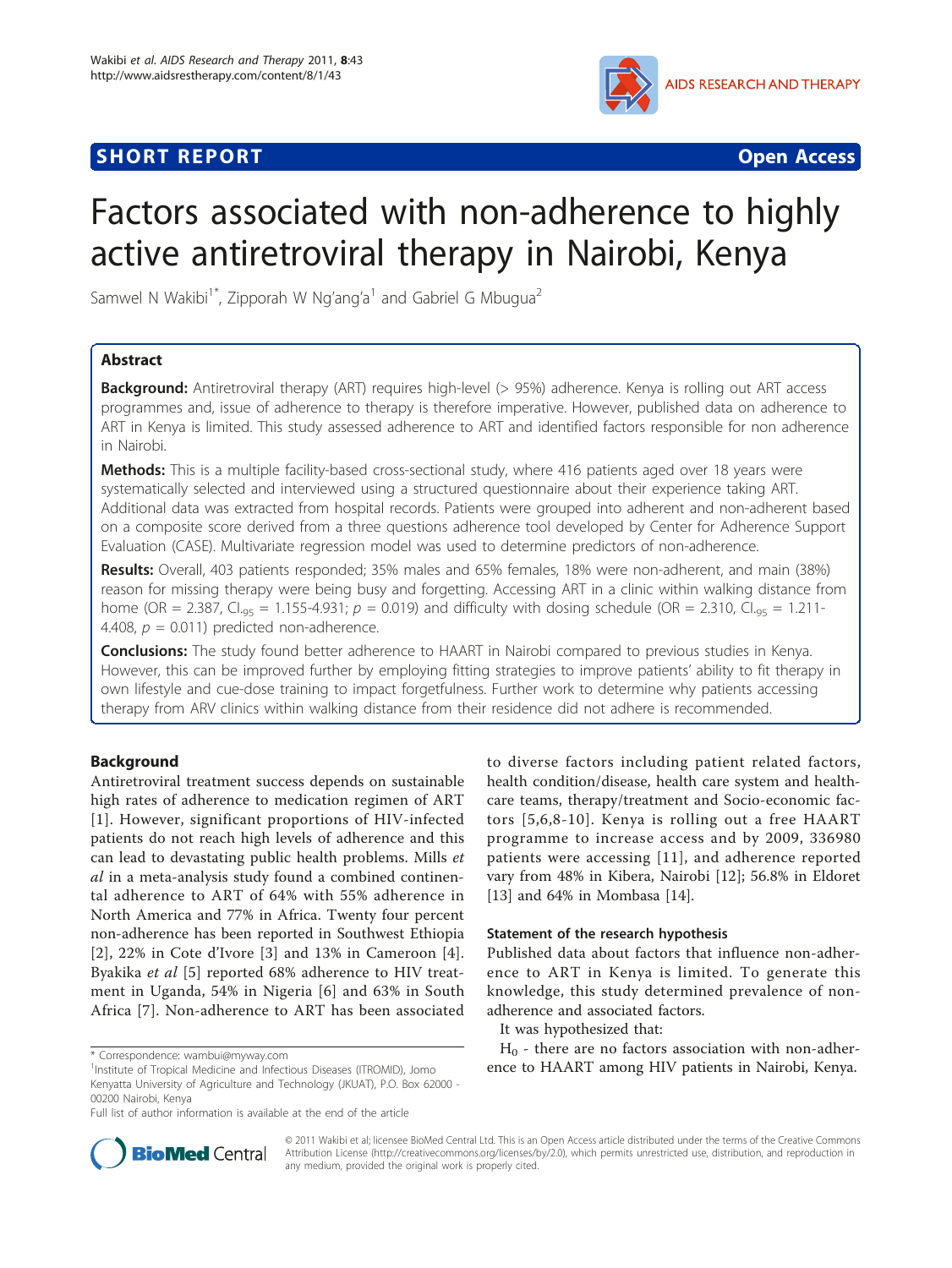## Method

#### **Setting**

This study was conducted at HIV/AIDS treatment centre in the Kenyatta National Hospital, Kenya Medical Research Institute (KEMRI) and Riruta Health centre in Nairobi, Kenya.

## Population sample

The sample was of 416 HIV+ outpatients aged 18 years or more on free HAART for three or more months between November, 2008 and April, 2009.

## Design

Cross-sectional observational study design collected data from systematically selected patients as they visited the three purposively selected HIV clinics to refill. The patients were interviewed about their health beliefs, health system interaction, ARV therapy uptake and reasons for non-adherence. CASE adherence tool [[15\]](#page-6-0) was used to determine adherence. Additional data about time on ARV and age were extracted from hospital records.

CASE Adherence tool was developed by the New York Academy of Medicine's (NYAM) Center for Adherence Support Evaluation (CASE). It consists of three adherence questions: (rated on a likert scale) "How often do you feel that you have difficulty taking your HIV medications on time? On average, how many days PER WEEK would you say that you missed at least one dose of your HIV medications? When was the last time you missed at least one dose of your HIV medications?"A higher composite score signify better adherence.

The CASE Adherence Index correlated strongly with the AACTG three-day self-reported adherence data ( $p <$ 0.001), is more strongly associated with HIV outcomes and performed as well as the three-day self-report when predicting CD4 cell count status[\[16\]](#page-6-0).

## Data analysis

Patient's scores in the CASE adherence tool were summed up to obtain a composite score that ranged from 3 to 16 points. Patients with Index score  $\leq 10$ points were classified as non-adherent and > 10 adherent [[15](#page-6-0)]. Other data generated from the questionnaire were keyed into SPSS and analyzed for frequencies, cross-tabulations, chi-square test, and multivariate logistic regression to determine predicting factors. A p-value < 0.05 was considered significant in all statistical analysis.

## Ethical considerations

Ethical clearance was given by the KEMRI's National Ethical Review Committee, and permission to conduct

the research was obtained from the participating clinics. Consent was obtained both verbally and in writing in either English or Kiswahili. To ensure confidentiality, interviews were conducted in private and strict control maintained over data.

## Results

## Characteristics of the respondents

Characteristics of the respondents are presented in Table [1](#page-2-0). Out of the 416 patients interviewed, 403 answered all adherence questions and were analyzed. Females were 262 (65%) and males 141 (35%); their age ranged between 18 and 64 years old. Most patients were married 213 (53%); 246 (61%) had at least secondary education, 145 (36%) had primary education and 10 (3%) had no formal education. Three hundred (75%) respondents earned less than \$120 per month; and most 271(67%) lived in 1-3 rooms and the rest in a more than 1 bedroom house.

Majority respondents 281 (70%) had a CD4 count of more than 200 cells/ml, 280 (80%) had more than 1 year experience with ART and 138(43%) had not had side effects. ART knowledge was extremely high (100), but only 197 (49%) stated condom use as important, (82%) reported adherence and (68%) nutrition.

Most 321(80%) patients lived with family, 329(82%) had disclosed their HIV status and 282(79%) reported getting social support. Sixty nine (17%) patients found therapy disruptive of their life while 186 (46%) were embarrassed taking ARV. Most respondents 154 (38%) reported being busy and forgetting as the reason for missing therapy, while 197 (49%) had never failed to take medicine.

## Adherence to HAART

Seventy two (18%) respondents were non-adherence based on CASE adherence method, while74 (18%) reported missing at least one dose of therapy per week (< 95% adherence) (Table [2](#page-4-0)). Adherence to HAART among respondents differed significantly at  $p$ -value  $\lt$ 0.05 by age ( $p = 0.017$ ), difficulty fitting therapy in own daily schedule ( $p = 0.006$ ), social support ( $p =$ 0.015), period on therapy ( $p = 0.002$ ), self report missed therapy ( $p = 0.001$ ), proximity to clinic where respondents refilled ( $p = 0.003$ ) and time spent at clinic per visit ( $p = 0.000$ ) by univariate analysis (Table [1](#page-2-0)). However, only having difficult fitting therapy in own schedule (OR = 2.310, CI.<sub>95</sub> = 1.211-4.408,  $p =$ 0.011) and proximity to clinic where respondents refilled (OR = 2.387, CI.<sub>95</sub> = 1.155-4.931,  $p = 0.019$ ) predicted non-adherence by multivariate analysis (Table [3](#page-5-0)). Main reason for missing therapy was being busy and forgetting.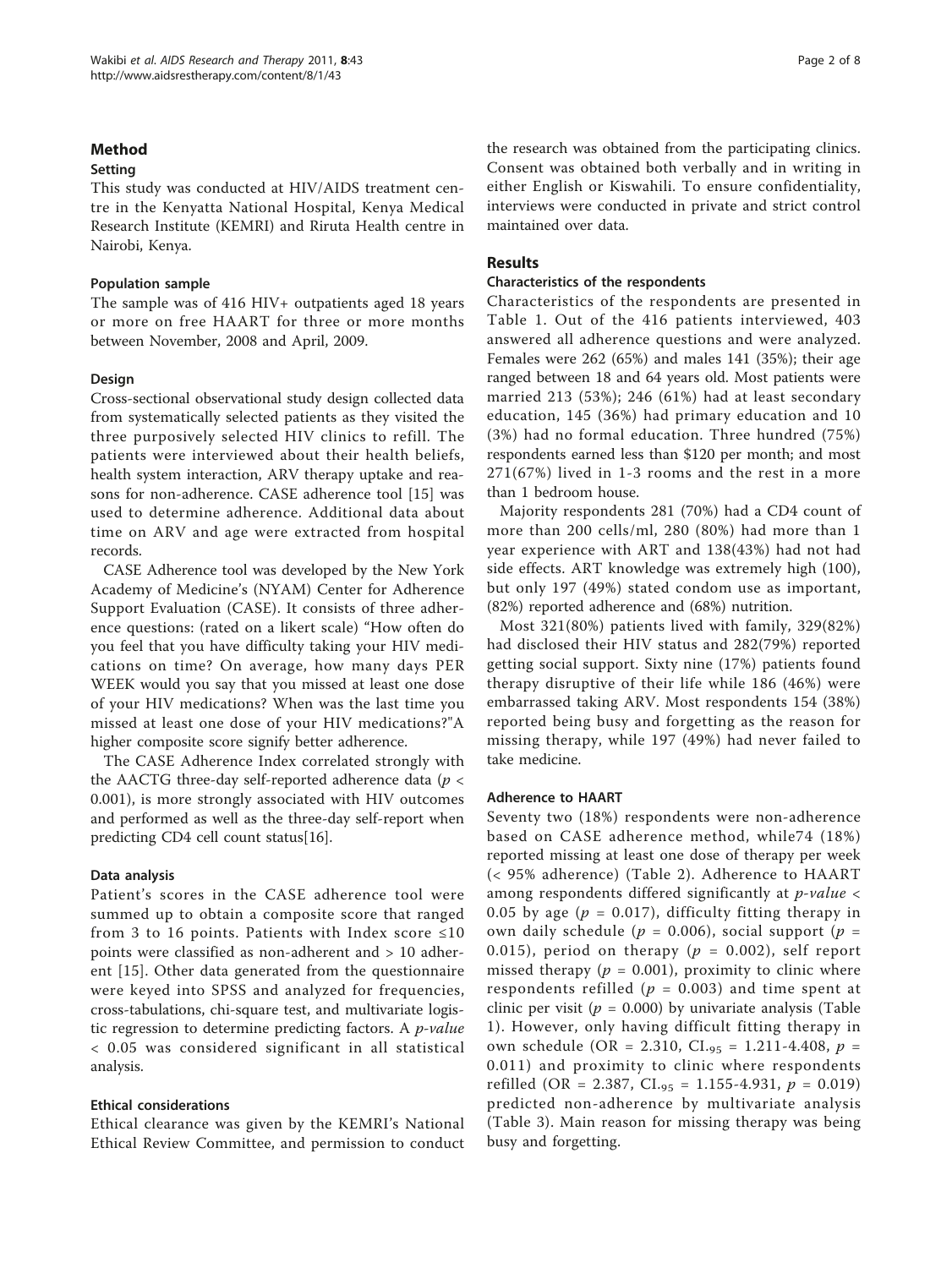## <span id="page-2-0"></span>Table 1 Characteristics of respondents

| <b>Characteristics</b>       | <b>Adherent</b>                   | $p$ -value     |                |          |
|------------------------------|-----------------------------------|----------------|----------------|----------|
| Variable<br>No; n (%)        |                                   |                |                |          |
|                              | Socio-demographic characteristics |                |                |          |
| Gender distribution          |                                   |                |                |          |
| All                          | 72 (18)                           | 331 (82)       | 403 (100)      |          |
| Males                        | 25 (18)                           | 116 (82)       | 141 (35)       | 0.958    |
| Females                      | 47 (18)                           | 215 (82)       | 262 (65)       |          |
| Mean age                     |                                   |                |                |          |
| All                          | 37.6 yrs                          | 40.2 yrs       | 39.7 yrs       | $0.017*$ |
| Male                         | 41.6 yrs                          | 42.8 yrs       | 42.6 yrs       | 0.491    |
| Female                       | 35.4 yrs                          | 38.8 yrs       | 38.2 yrs       | $0.012*$ |
| Marital status               |                                   |                |                | 0.225    |
| Never married                | 14 (19)                           | 58 (81)        | 72 (18)        |          |
| Married                      | 40 (19)                           | 173 (81)       | 213 (53)       |          |
| Divorced/Separate            | 13(23)                            | 44 (77)        | 57 (14)        |          |
| Widowed                      | 5(9)                              | 52 (91)        | 57 (14)        |          |
| Missing                      | 0                                 | $\overline{4}$ | 4(1)           |          |
| Ever widowed?                |                                   |                |                | 0.053    |
| Yes                          | 5(9)                              | 52 (91)        | 57(14)         |          |
| No                           | 67 (20)                           | 275 (80)       | 342 (85)       |          |
| Education level              |                                   |                |                | 0.665    |
| No education                 | 1(10)                             | 9(10)          | 10(3)          |          |
| Primary                      | 28 (19)                           | 117 (81)       | 145(36)        |          |
| Secondary                    | 32 (16)                           | 168 (84)       | 200(50)        |          |
| Post secondary               | 10(22)                            | 36 (78)        | 46 (11)        |          |
| Missing                      |                                   |                | $\overline{2}$ |          |
| Monthly Income (USD)         |                                   |                |                | 0.734    |
| Unemployed                   | 27(20)                            | 110 (80)       | 137(34)        |          |
| $< 60$                       | 17(21)                            | 66 (80)        | 83 (21)        |          |
| $61 - 120$                   | 11(14)                            | 69 (86)        | 80 (20)        |          |
| $121 - 180$                  | 2(9)                              | 21(91)         | 23 (6)         |          |
| 181 - 240                    | 5(19)                             | 22 (82)        | 27(7)          |          |
| $241 - 600$                  | 5(15)                             | 29 (85)        | 34(8)          |          |
| 600+                         | 4(24)                             | 13(77)         | 17(4)          |          |
| Missing                      |                                   |                | $\overline{2}$ |          |
| Housing                      |                                   |                |                | 0.275    |
| 1 room                       | 39 (21)                           | 147 (79)       | 186(46)        |          |
| 2-3 rooms                    | 16 (19)                           | 69 (81)        | 85 (21)        |          |
| 1 bedroom                    | 7(17)                             | 34 (83)        | 41 (10)        |          |
| 2 bedrooms                   | 4(8)                              | 48 (92)        | 52 (13)        |          |
| $\geq$ 3 bedrooms            | 6(15)                             | 33 (85)        | 39 (10)        |          |
| 1-3 rooms                    | 55 (20)                           | 216 (80)       | 271 (67)       | 0.068    |
| $\geq$ 1 bedrooms            | 17(13)                            | 115 (87)       | 132 (33)       |          |
|                              | <b>Clinical characteristics</b>   |                |                |          |
| CD4 cell count ≤200 cells/ml |                                   |                |                | $0.025*$ |
| Yes                          | 25(26)                            | 71(74)         | 96 (24)        |          |
| No                           | 44(16)                            | 237(84)        | 281(70)        |          |
| Missing                      |                                   |                | 26(6)          |          |
| Time on ART                  |                                   |                |                | $0.003*$ |
| 3 to 6 months                | 13(37)                            | 22(63)         | 35(9)          |          |
| $6 - 12$ months              | 18(21)                            | 69 (79)        | 87 (22)        |          |
|                              |                                   |                |                |          |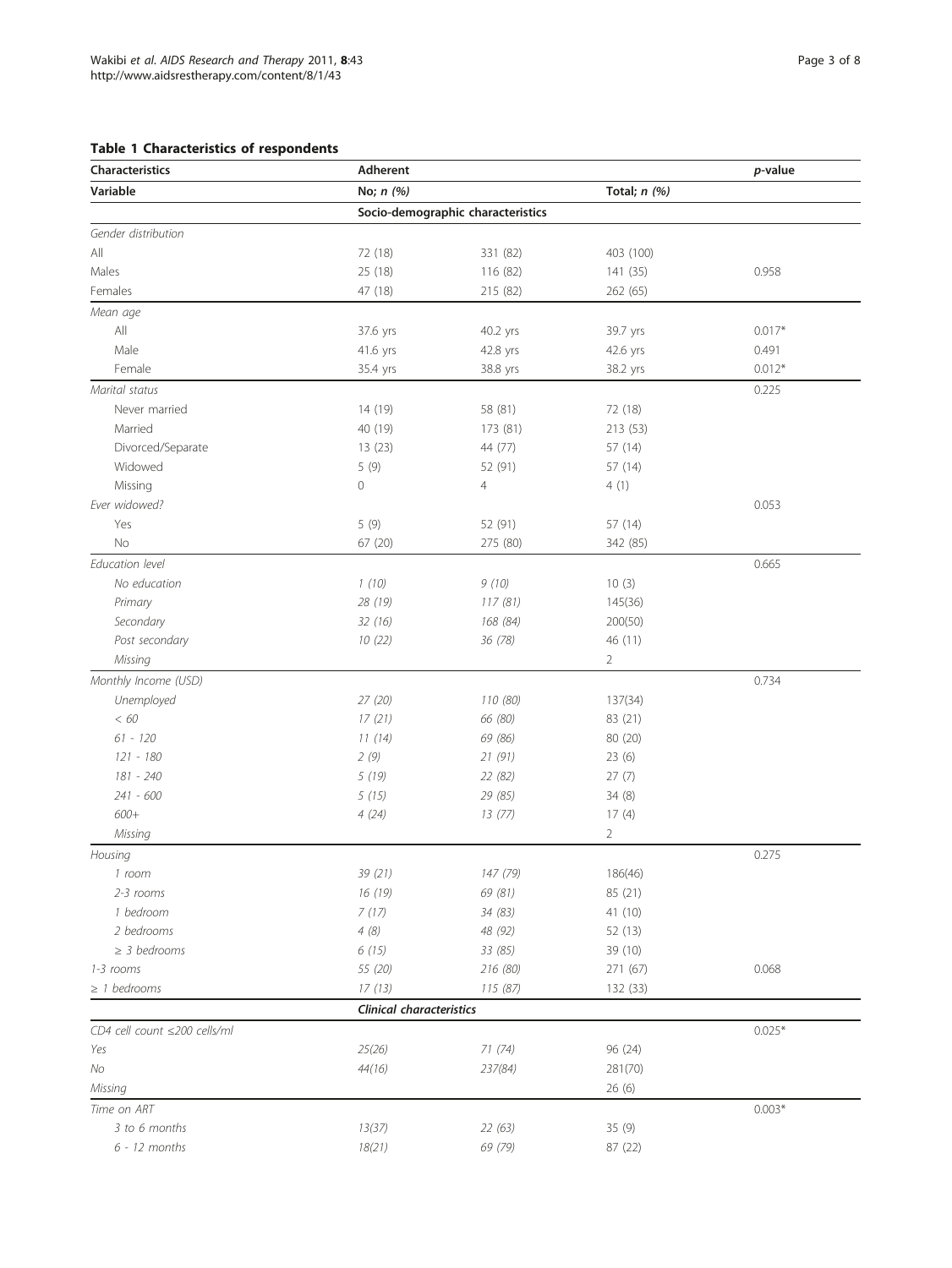|  |  | Table 1 Characteristics of respondents (Continued) |  |  |  |
|--|--|----------------------------------------------------|--|--|--|
|--|--|----------------------------------------------------|--|--|--|

| 1 to 2 years            | 25(19)                 | 110(81)  | 135(34)      |          |
|-------------------------|------------------------|----------|--------------|----------|
| $3 years +$             | 16(11)                 | 129(89)  | 145(36)      |          |
| Missing                 |                        |          | $\mathbf{1}$ |          |
| Adverse effects         |                        |          |              |          |
| Nausea                  | 7(30)                  | 16(70)   | 23(7)        | 0.898    |
| Vomiting                | 1(8)                   | 11(92)   | 12(4)        |          |
| Diarrhea                | 3(23)                  | 10(77)   | 13(4)        |          |
| Neuropathy              | 3(10)                  | 27 (90)  | 30 (9)       |          |
| Itching                 | 6(23)                  | 20 (77)  | 26 (8)       |          |
| Rashes                  | 5(12)                  | 36 (88)  | 41 (13)      |          |
| Others                  | 6 (15)                 | 33 (85)  | 39 (12)      |          |
| None                    | 24(17)                 | 114(83)  | 138(43)      |          |
|                         | <b>ART knowledge</b>   |          |              |          |
| Health literacy         |                        |          |              |          |
| Adhere                  | 57 (17)                | 272 (83) | 329 (82)     | 0.55     |
| Condom use              | 35 (18)                | 162 (82) | 197 (49)     | 0.959    |
| Nutrition               | 43 (16)                | 233 (84) | 276 (68)     | 0.077    |
| Use                     |                        |          |              |          |
| Identify drugs          | 72 (18)                | 331 (82) | 403 (100)    |          |
| Dosage                  | 72 (18)                | 330 (82) | 402 (100)    |          |
| Life-long therapy       | 72 (18)                | 328 (82) | 400 (99)     |          |
|                         | Social support         |          |              |          |
| Living with             |                        |          |              | 0.484    |
| Family                  | 53(17)                 | 268(83)  | 321(80)      |          |
| Friends                 | 2(22)                  | 7(78)    | 9(2)         |          |
| Alone                   | 16(22)                 | 56 (78)  | 72 (18)      |          |
| Living with children?   |                        |          |              | 0.345    |
| No                      | 10(14)                 | 62 (86)  | 72 (18)      |          |
| Yes                     | 50(18)                 | 235(82)  | 285(71)      |          |
| Have no children        | 12(26)                 | 34 (74)  | 46 (11)      | 0.122    |
| Has children            | 60(17)                 | 297(83)  | 357(89)      |          |
| HIV Status disclosed    |                        |          |              | 0.794    |
| Yes:                    | 58(18)                 | 271(82)  | 329(82)      |          |
| No:                     | 13(18)                 | 60 (81)  | 73 (18)      |          |
|                         |                        |          |              |          |
| Reminded dose by        |                        |          |              | 0.781    |
| Self                    | 36(19)                 | 151(81)  | 187(46)      |          |
| Family<br>Friends       | 35(17)                 | 176(83)  | 211(52)      |          |
|                         | 1(20)                  | 4 (80)   | 5(1)         |          |
| Level of social Support |                        |          |              |          |
| Never (0%)              | 13(23)                 | 43 (77)  | 56 (14)      |          |
| Rarely (25%)            | 5(28)                  | 13 (72)  | 18(5)        |          |
| Sometimes (50%)         | 12(26)                 | 34 (74)  | 46 (11)      |          |
| Often (75%)             | 17(22)                 | 60 (78)  | 77 (19)      |          |
| Always (> 75%)          | 24(18)                 | 181(88)  | 205(51)      |          |
| Missing                 |                        |          | $\mathbf{1}$ |          |
| Felt social Support     |                        |          |              | $0.030*$ |
| < Sometimes             | 18(24)                 | 56 (76)  | 74 (21)      |          |
| > Sometimes             | 41(14)                 | 241(86)  | 282(79)      |          |
|                         | Concerns about therapy |          |              |          |
| Taking ART worries me   |                        |          |              | 0.378    |
| Agree                   | 16 (22)                | 58 (78)  | 74 (18)      |          |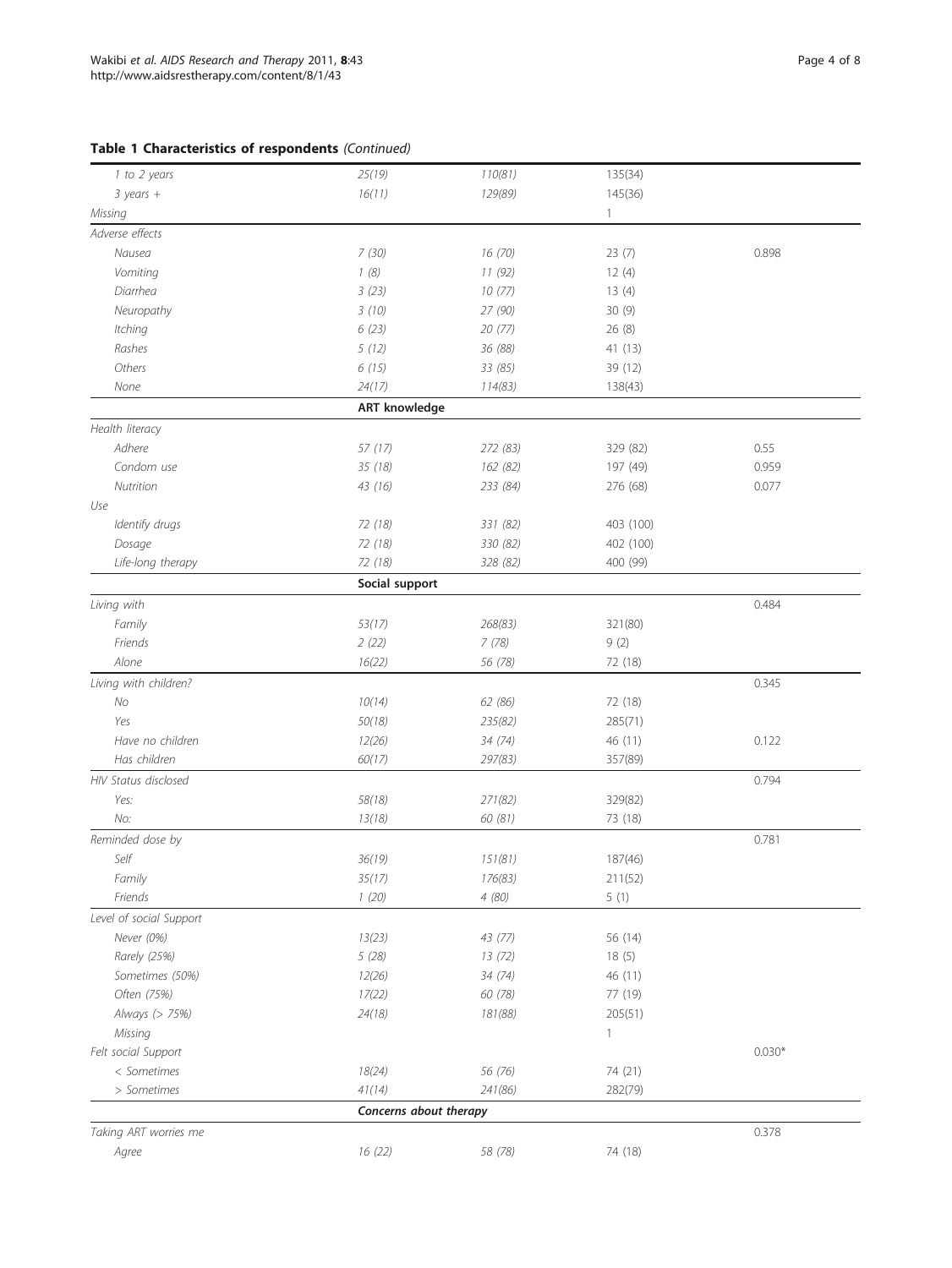<span id="page-4-0"></span>

|  |  | Table 1 Characteristics of respondents (Continued) |  |  |  |
|--|--|----------------------------------------------------|--|--|--|
|--|--|----------------------------------------------------|--|--|--|

| Disagree                               | 55 (17) | 264 (83)                      | 319 (79) |          |
|----------------------------------------|---------|-------------------------------|----------|----------|
| Not sure                               |         |                               | 10(3)    |          |
| I Worry about long-term effects of ART |         |                               |          | 0.885    |
| Agree                                  | 31(19)  | 135 (81)                      | 166(41)  |          |
| Disagree                               | 40 (18) | 181 (82)                      | 221 (55) |          |
| Not sure                               |         |                               | 16(4)    |          |
| Lack understanding of how ART works    |         |                               |          | 0.505    |
| Agree                                  | 28 (20) | 115 (80)                      | 143(35)  |          |
| Disagree                               | 40 (17) | 197 (83)                      | 237 (59) |          |
| Not sure                               |         |                               | 23(6)    |          |
| Therapy disrupt my life                |         |                               |          | $0.006*$ |
| Agree                                  | 20(29)  | 49 (71)                       | 69 (17)  |          |
| Disagree                               | 49 (15) | 274 (85)                      | 323 (80) |          |
| Not sure                               |         |                               | 11(3)    |          |
| I am embarrassed taking ARV            |         |                               |          | 0.162    |
| Agree                                  | 38 (20) | 148 (80)                      | 186 (46) |          |
| Disagree                               | 31(15)  | 175 (85)                      | 206 (51) |          |
| Not sure                               |         |                               | 11(3)    |          |
|                                        |         | Reason for not taking therapy |          |          |
| Implied missed therapy                 |         |                               |          | $0.001*$ |
| Gave reason for not taking             | 50(24)  | 156 (76)                      | 206 (51) |          |
| Never failed                           | 22(11)  | 175 (89)                      | 197 (49) |          |
| Reason for not taking medicine         |         |                               |          | $0.000*$ |
| Being busy and forgetting              | 44 (29) | 110(71)                       | 154 (38) |          |
| Hiding from colleagues                 | 3(60)   | 2(40)                         | 5(2)     |          |
| Others                                 | 3(6)    | 44 (94)                       | 47(11)   |          |
|                                        |         |                               |          |          |

\*Statistically significant at level  $p < 0.05$  by chi-square test

## **Discussion**

The current study assessed non-adherence and factors associated with it in Nairobi, Kenya. Prevalence of nonadherence found in this study (18%) is comparable to the continental prevalence (23%) for Africa [[1\]](#page-6-0), 21% in Southwest Ethiopia [\[2](#page-6-0)] and 22% in Cote d'Ivore [[3](#page-6-0)]. But, inconsistent with the findings of Ellis et al. in Kibera, Nairobi (48%) [[12\]](#page-6-0); Talam et al. in Eldoret (56.8%) [\[13](#page-6-0)] and Munyao et al. in Mombasa [[14](#page-6-0)]. The inconsistency with the findings of Eldoret study was attributed to differences in assessment methods, and inconsistency with the findings of Kibera and Mombasa studies to difference in treatment periods (2005) when ART knowledge among patients and clinicians was low [\[17\]](#page-6-0).

Table 2 Prevalence of non-adherence to HAART among respondents

|                                                               | Adherent?     |                |  |
|---------------------------------------------------------------|---------------|----------------|--|
| Methods of determining adherence                              | Yes; n<br>(%) | No: $n$<br>(%) |  |
| a)CASE adherence Index; i.e. $\leq$ 10 (non-adherent)         | 72 (18)       | 331 (82)       |  |
| b) missed at least once a week method $\leq 95$<br>adherence) | 74 (18)       | 329 (82)       |  |

In this study, younger respondents below the mean age (39.7 years) were more likely not to adhere to HAART although age did not predict. The finding is consistent with the findings of Iliyasu et al in Nigeria [[6\]](#page-6-0), Carballo et al in Spain [[9](#page-6-0)] and Orrell et al in South Africa [[7](#page-6-0)] but, inconsistent with the finding of Talam et al in Eldoret [[13](#page-6-0)]. The inconsistent with Eldoret study can be attributed to difference in mean age; respondents in the Eldoret study were younger (mean age 36.1 years). Better adherence among older adults may be explained by survivor effect in that, individuals who maintain greater compliance with treatment recommendations may actually outlive those who are non-adherent. Proportion of female in this study was two-fold that of male and is similar to the proportion of HIV/AIDS reported in Kenya [[18\]](#page-6-0). However, gender did not predict non-adherence to HAART in Nairobi. These findings correlated with findings of other studies [\[5,6,13,19\]](#page-6-0). Marital status did not predict non-adherence. Other studies have reported mixed results; Byakika et al found an association between marital status and non-adherence to ARV therapy in Uganda [[5](#page-6-0)] while, Weiser et al in Botswana did not [[19\]](#page-6-0).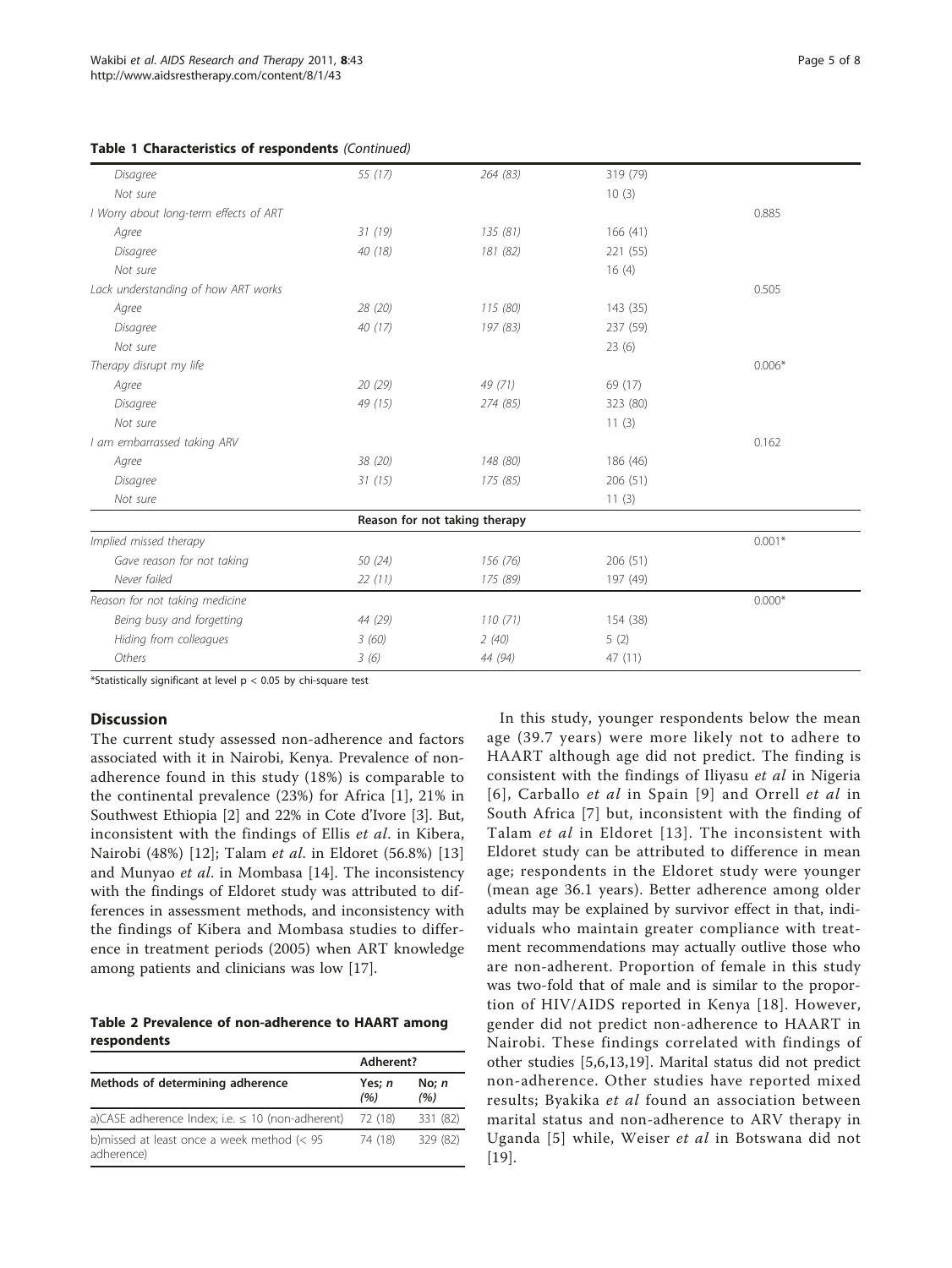|                                                    | Crude                      |          | Adjusted                   |           |
|----------------------------------------------------|----------------------------|----------|----------------------------|-----------|
| <b>Characteristics</b>                             | OR $(Cl._95)$              | p-value  | OR $(Cl.95)$               | p-value   |
| Proximity to clinic where refilled                 | 2.740 (1.382,5.434)        | $0.003*$ | 2.387<br>(1.155, 4.931)    | $0.019**$ |
| Reported difficult fitting therapy in own schedule | 2.282<br>$(1.250 - 4.169)$ | $0.006*$ | 2.310<br>$(1.211 - 4.408)$ | $0.011**$ |
| Gave reasons for skipping doses                    | 2.550<br>$(1.477 - 4.401)$ | $0.001*$ | 2.264<br>$(1.261 - 4.064)$ | $0.006**$ |

<span id="page-5-0"></span>Table 3 Predictors of Non-adherence to HAART among respondents

\*\*Statistically significant at level  $p < 0.05$  by multivariate analysis

Socio-economic factors did not significantly influence adherence in this study. Findings with respect to income were consistent with the findings of Orrell et al in South Africa [\[7](#page-6-0)] but inconsistent with findings of Byakika et al in Uganda where patients paid for ART [[5](#page-6-0)]. Finding about formal education was consistent with the findings of Weiser et al in Botswana [\[19](#page-6-0)] but, inconsistent with the findings of Carballo et al in Spain [[9](#page-6-0)] where understanding of treatment regimen was poor [[10\]](#page-6-0). Although respondents living in smaller houses were more likely not to adhere to therapy than respondents living in bigger houses, house size did not predict non-adherence. These findings are consistent with findings in other studies [[9,20\]](#page-6-0).

In this study, proximity to clinic predicted non-adherence. Respondents who accessed therapy in clinics within a walking distance from their homes were about two and a half times more likely not to adhere than patients who refilled in far away clinics. These findings together with social stigma associated with ART use suggested that most respondents who accessed free therapy in clinics within walking distance to their homes did so due to lack of choice; speculatively, could not afford transport cost to alternative HAART clinics. Where respondents paid for transport, amounts paid did not significantly influence non-adherence to HAART which was consistent with the finding of Byakika et al in Uganda [\[5](#page-6-0)]. Most respondents reported felt social support from friends and relatives, and it was therefore hypothesized that these friends and relatives also provided respondents with material support, making it possible to overcome cost barrier that has been associated with non-adherence to therapy in other studies [[5\]](#page-6-0). Such "helpers" have been found to make their expectations for the patients to adherence known, thus, creating a responsibility on the part of patients who consequently, adhered to therapy to promote goodwill with the helpers [[21](#page-6-0)]. Recipients who reported receiving social support were two folds more likely to adhere to therapy than those who did not. These findings are consistent with many ARV therapy adherence studies [[16,2,22-25\]](#page-6-0).

Adherence to therapy in this study increased with duration on HAART although did not predict it. This is consistent with findings of Mannheimer et al [[15\]](#page-6-0) but, inconsistent with the findings of Byakika et al in Uganda [[5\]](#page-6-0). The inconsistency was attributed to the shorter experience with ARVs and paying for therapy in the Uganda study. Where drugs are paid for, many studies have found shortage of drugs due to economic barriers, as the most common reason for non adherence. The reported adverse effects did not significantly influence non-adherence which was consistent with findings of Weiser et al in Botswana [[19](#page-6-0)], and Aspeling and Van Wyk in South Africa [\[22](#page-6-0)]. The findings could be attributed to high ART knowledge and awareness found among respondents in line with the South Africa study in which informed HIV patients tolerated side effects and adhered to therapy [[22\]](#page-6-0).

In this study, respondents regarded adherence to HAART extremely important to HIV treatment and translated this knowledge into positive belief about necessity of HIV medication almost universally. Belief in the benefit of therapy found together with availability of free HAART is credited for improved adherence among the respondents. This finding correlates with findings of Aspeling and Van Wyk in South Africa where adequate pre-therapy counselling and HIV education impacted adherence positively [[22\]](#page-6-0). However, giving reason for skipping therapy predicted nonadherence. Three quarters of the respondents who gave reasons for skipping therapy stated being busy and forgetting as the reason and a third of them did not adhere. This finding is consistent with findings of Nieuwkerk et al [[26](#page-7-0)] and Byakika et al in Uganda [[5](#page-6-0)]. Having difficult fitting therapy in own daily schedule predicted non-adherence. Respondents who reported difficult with therapy were more than two folds more likely not to adhere to ARV therapy. This was consistent with the findings of Munro et al [[8\]](#page-6-0). It was speculated, in line with Vervoort et al [[24\]](#page-6-0) finding that when medication scheme did not fit in a patient's routine, it caused them to forget to take medications and consequently resulted in poor adherence.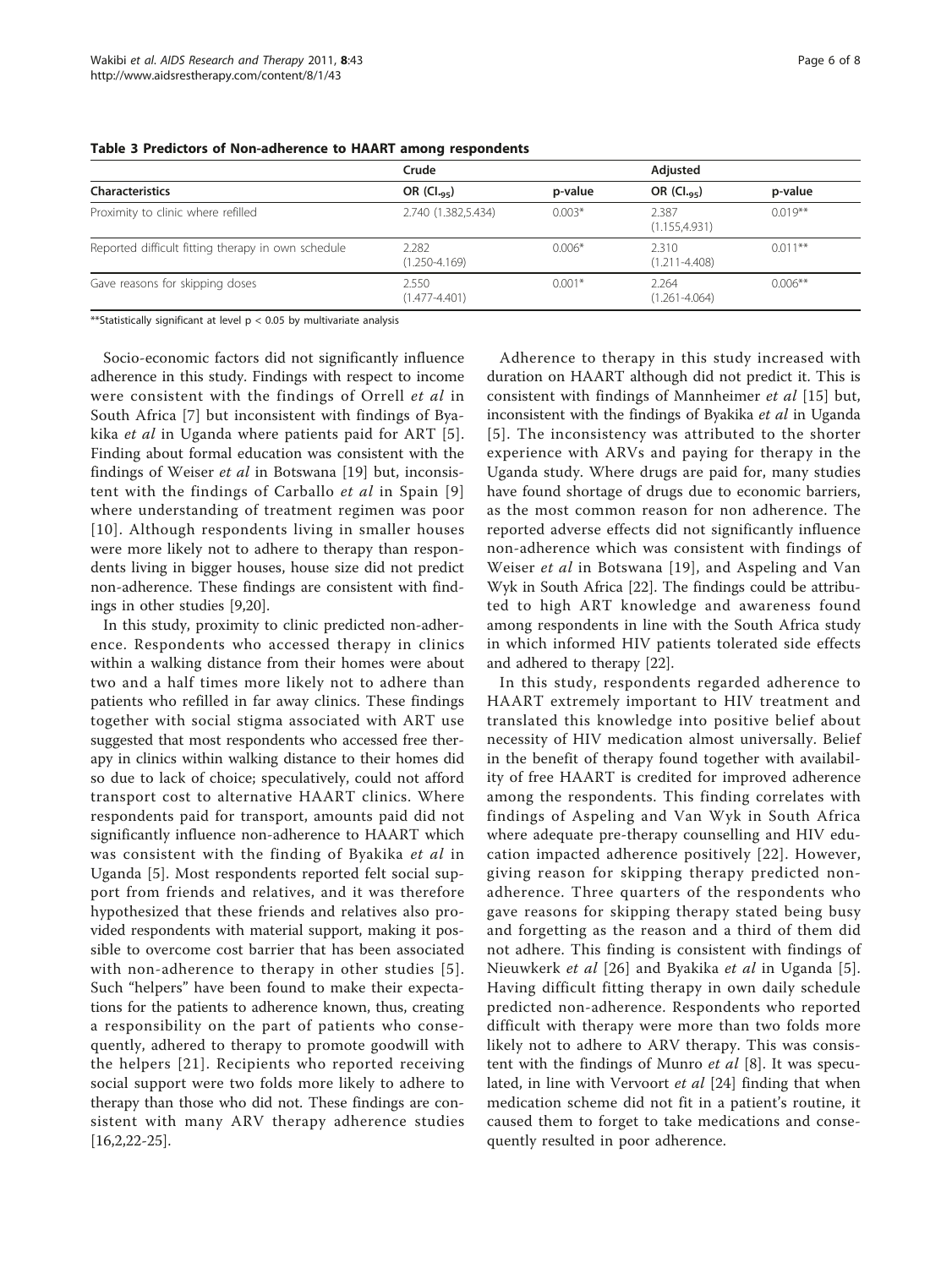#### <span id="page-6-0"></span>Conclusion

Given the complex array of factors associated with nonadherence, no single strategy is likely to be effective for every patient. It is recommended that patients be targeted with comprehensive individualized interventions employing behavioral educational strategies to improve ability to fit therapy in own lifestyle and cue-dose training to impact forgetfulness. Further research is recommended to explain poor adherence among patients accessing therapy from ARV clinics within walking distance from their homes.

#### List of abbreviations

AOR: Adjusted Odds Ratio; ART: Antiretroviral Therapy; ARV: Antiretroviral; CCC: Comprehensive Care Centre; COR: Crude Odds Ratio; HAART: Highly Active Antiretroviral Therapy; HIV: Human Immunodeficiency Virus; OR: Odds Ratio.

#### Acknowledgements

This study was carried as part of my PhD thesis work. In work of this nature one has many debts to acknowledge. For practical reasons it would be impossible to individually thank all those who through help and advice, generously contributed to its accomplishment. They all appreciate that I cannot adequately thank them. A few of them however deserve special attention. First, special thanks go to my supervisors, Prof. Zipporah Ng'ang'a and Dr. Gabriel Mbugua without whose support, guidance and constructive comments this study could not have been a success. My appreciation also go to the study participants, the management and staff of Kenyatta National Hospital, Kenya Medical Research Institute and Riruta comprehensive care centers for allowing use of the sites for the study. Special thanks also go to the director and staff of the Centre for Microbiology Research of Kenya Medical Research Institute for the valuable comments on the proposal and for allowing its clearance through the centre.

#### Author details

<sup>1</sup>Institute of Tropical Medicine and Infectious Diseases (ITROMID), Jomo Kenyatta University of Agriculture and Technology (JKUAT), P.O. Box 62000 - 00200 Nairobi, Kenya. <sup>2</sup>Centre for Microbiology Research, Kenya Medical Research Institute (KEMRI), P.O Box 19464 00200 Nairobi, Kenya.

#### Authors' contributions

SNW conceived, designed and conducted study, analysed data and interpreted findings. ZWN and GGM supervised and guided the student. All authors contributed to the final report and approved the final manuscript.

#### Competing interests

The authors declare that they have no competing interests.

#### Received: 26 March 2011 Accepted: 5 December 2011 Published: 5 December 2011

#### References

- 1. Mills EJ, Nachega JB, Buchan I, Orbinski J, Amir Attaran, Singh S, Rachlis B: [Adherence to Antiretroviral Therapy in Sub-Saharan Africa and North](http://www.ncbi.nlm.nih.gov/pubmed/16896111?dopt=Abstract) [America.](http://www.ncbi.nlm.nih.gov/pubmed/16896111?dopt=Abstract) Journal of the American Medical Association 2006, 296:679-690.
- 2. Amberbir A, Woldemichael K, Getachew S, Girma B, Deribe K: HIV-infected persons: a prospective study in Southwest Ethiopia. BioMed Central journal of Public Health 2008, 8:265.
- 3. Eholie SP, Tanon A, Polneau S, Ouiminga M, Djadji A, Kangah-Koffi C, Diakite N, Anglaret X, Kakou A, Bissagnene E: Field Adherence to Highly Active Antiretroviral Therapy in HIV-Infected Adults in Abidjan, Cote d'Ivoire. Journal of Acquired Immune Deficiency Syndrome 2007, 45(3):355-358.
- Marcellin F, Boyer S, Protopopescu C, Dia A, Ongolo-Zogo P, Koulla-Shiro S, Abega SC, Abe C, Moatti JP, Spire B, Carrieri MP: Determinants of unplanned antiretroviral treatment interruptions among people living

with HIV in Yaoundé, Cameroon. Journal of Tropical Medicine and International Health 2008, 13(12):1470-8.

- 5. Byakika-Tusiime J, Oyugi JH, Tumwikirize WA, Katabira ET, Mugyenyi PN, Bangsberg DR: [Adherence to HIV antiretroviral therapy in HIV+ Ugandan](http://www.ncbi.nlm.nih.gov/pubmed/15705271?dopt=Abstract) [patients purchasing therapy.](http://www.ncbi.nlm.nih.gov/pubmed/15705271?dopt=Abstract) International Journal of STD AIDS 2005, 16:38-41.
- 6. Iliyasu Z, Kabir M, Abubakar IS, Babashani M, Zubair ZA: Compliance to antiretroviral therapy among AIDS patients in Aminu Kano Teaching Hospital, Kano, Nigeria. Nigeria Journal of Medicine 2005, 14:290-294.
- 7. Orrell C, Bangsberg DR, Badri M, Wood R: Adherence is not a barrier to successful antiretroviral therapy in South Africa. Journal of Acquired Immune Deficiency Syndromes 2003, 17:1369-1375.
- 8. Munro SA, Lewin SA, Smith HJ, Engel ME, Fretheim A: Patient Adherence to Tuberculosis Treatment: A Systematic Review of Qualitative Research. Journal of Public Library of Science (PLoS) Medicine 2007, 4(7):1230-1245.
- 9. Carballo E, Cadarso-Suárez C, Carrera I, Fraga J, De La Fuente J, Ocampo A, Ojea R, Prieto A: [Assessing relationships between health-related quality](http://www.ncbi.nlm.nih.gov/pubmed/15130023?dopt=Abstract) [of life and adherence to antiretroviral therapy.](http://www.ncbi.nlm.nih.gov/pubmed/15130023?dopt=Abstract) Quality of Life Research 2004, 13(3):587-599.
- 10. Murri R, Ammassari A, Trotta MP, De Luca A, Melzi S, Minardi C, Zaccarelli M, Rellecati P, Santopadre P, Soscia F, Scasso A, Tozzi V, Ciardi M, Orofino GC, Noto P, Monforte A, Antinori A, Wu AW: [Patient-reported and](http://www.ncbi.nlm.nih.gov/pubmed/15566439?dopt=Abstract) [physician-estimated adherence to HAART: social and clinic center](http://www.ncbi.nlm.nih.gov/pubmed/15566439?dopt=Abstract)[related factors are associated with discordance.](http://www.ncbi.nlm.nih.gov/pubmed/15566439?dopt=Abstract) Journal of General Internal Medicine 2004, 19:1104-10.
- 11. WHO/UNAIDS/UNICEF: 'Towards Universal Access: Scaling up priority HIV/ AIDS interventions in the health sector'. 2009.
- 12. Ellis AE, Gogel RP, Roman BR, Watson JB, Indyk D, Rosenberg G: A Cross-Sectional Study of Adherence to Short-Term Drug Regiments in Urban Kenya. Social Work Health Care 2006, 42(3-4):237-50.
- 13. Talam NC, Gatongi P, Rotich J, Kimaiyo S: [Factors Affesting Antiretroviral](http://www.ncbi.nlm.nih.gov/pubmed/19024414?dopt=Abstract) [Drug Adherence Among HIV/AIDS Adult patients Attending HIV/AIDS](http://www.ncbi.nlm.nih.gov/pubmed/19024414?dopt=Abstract) [Clinic At Moi Teaching And Referral Hospital, Eldoret, Kenya.](http://www.ncbi.nlm.nih.gov/pubmed/19024414?dopt=Abstract) East African Journal of Public Health 2008, 5(2):74-78.
- 14. Munyao P, Sarna A, Luchters S, Geibel S, Shikely K, Mandaliya K, Kaai S, Hawken M, van Dam J, Temmerman M: "How feasible is a DAART strategy to promote adherence to ART?: Lessons from Mombasa, Kenya". Horizons Research Update Nairobi: Population Council; 2005.
- 15. Mannheimer SB, Mukherjee R, Hirschhorn LR, Dougherty J, Celano SA, Ciccarone D, Graham KK, Mantell JE, Mundy LM, Eldred L, Botsko M, Finkelstein R: [The CASE adherence index: A novel method for measuring](http://www.ncbi.nlm.nih.gov/pubmed/16971298?dopt=Abstract) [adherence to antiretroviral therapy.](http://www.ncbi.nlm.nih.gov/pubmed/16971298?dopt=Abstract) AIDS Care 2006, 18:853-861
- 16. WHO: Adherence to long-term therapies: evidence for action 2003, Report.
- 17. IRIN: Kenya: treatment literacy lagging behind ARV rollout. IRIN/PlusNews Wednesday, October 10 2007.
- 18. National AIDS Control Council and Office of the President, Kenya: UNGASS Country Report for Kenya. NACC 2008, Nairobi.
- 19. Weiser S, Wolfe W, Bangsberg D, Thior I, Gilbert P, Makhema J, Kebaabetswe P, Dickenson D, Mompati K, Essex M, Marlink R: Barriers to Antiretroviral Adherence for Patients Living with HIV Infection and AIDS in Botswana. Journal of Acquired Immune Deficiency Syndrome 2003, 34:281-288.
- 20. Bangsberg DR, Moss AR, Deeks SG: [Paradoxes of adherence and drug](http://www.ncbi.nlm.nih.gov/pubmed/15044425?dopt=Abstract) [resistance to HIV antiretroviral therapy.](http://www.ncbi.nlm.nih.gov/pubmed/15044425?dopt=Abstract) Journal of Antimicrobial Chemotherapy 2004, 53:696-699.
- 21. Ware NC, Idoko J, Kaaya S, Biraro IA, Wyatt MA: Explaining Adherence Success in Sub-Saharan Africa: An Ethnographic Study. Journal of Public Library of Science (PLoS) Medicine 2009, 6(1):e100001.
- 22. Aspeling HE, van Wyk NC: [Factors associated with adherence to](http://www.ncbi.nlm.nih.gov/pubmed/18190478?dopt=Abstract) [antiretroviral therapy for the treatment of HIV-infected women](http://www.ncbi.nlm.nih.gov/pubmed/18190478?dopt=Abstract) [attending an urban care facility.](http://www.ncbi.nlm.nih.gov/pubmed/18190478?dopt=Abstract) International Journal of Nursing Practice 2008, 14:3-10.
- 23. Remien RH, Hirky AE, Johnson MO, Weinhardt LS, Whittier D, Le GM: [Adherence to medication treatment: a qualitative study of facilitators](http://www.ncbi.nlm.nih.gov/pubmed/14534391?dopt=Abstract) [and barriers among a diverse sample of HIV+ men and women in four](http://www.ncbi.nlm.nih.gov/pubmed/14534391?dopt=Abstract) [US cities.](http://www.ncbi.nlm.nih.gov/pubmed/14534391?dopt=Abstract) AIDS and Behavior 2003, 7(1):61-72.
- 24. Vervoort SCJ, Borleffs JCC, Hoepelman AIM, Grypdonck MHF: Adherence in antiretroviral therapy: a review of qualitative studies. International Journal of STD AIDS 2007, 21:271-281.
- 25. Ammassari A, Trotta MP, Murri R, Castelli F, Narciso P, Noto P, Vecchiet J, D'Arminio MA, WU AW, Antinori A: [Correlates and predictors of](http://www.ncbi.nlm.nih.gov/pubmed/12562034?dopt=Abstract)